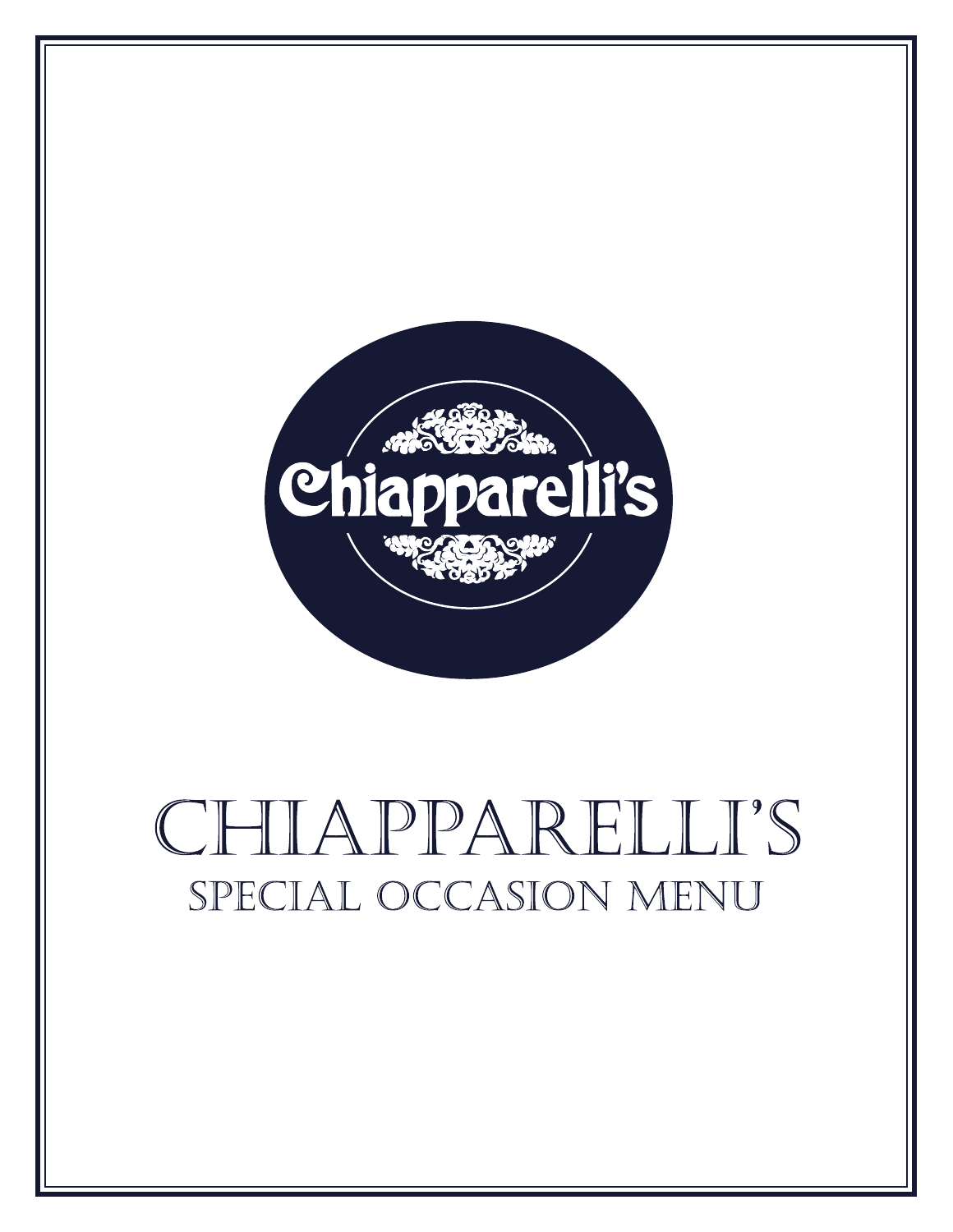## WELCOME!

Voted Restaurateur of the Year by the Restaurant Association of Maryland, Chiapparelli's is one of Little Italy's best-known and most loved restaurants.

As the restaurant has passed from one generation to the next, the dedication to serving high-quality Italian food remains firm. The brick walls provide a pleasant atmosphere, and the wait-staff is always friendly and professional.

Please contact Ashley or Bryan Chiapparelli to plan your special event!

#### chiapparelli's

237 South High Street Baltimore, MD 21202 410-837-0309 contact@chiapparellis.com www.chiapparellis.com

### MENU OPTIONS

**All special menus include our famous Chip's Salad, homemade bread, entrée, dessert, coffee, tea & iced tea. Other beverages, appetizers, tax & gratuity are additional.** 

#### Pre-Fix

Create your own menu consisting of four to eight entrée selections Personalized menus will be printed for each guest

#### **BUFFET**

Create a menu that offers your guests a variety of our most popular dishes

#### Family STyle

Offers the best of both with variety & convenience. Like "Sunday dinner at Grandma's" we will bring large platters of your favorite entreés right to the table for everyone to share!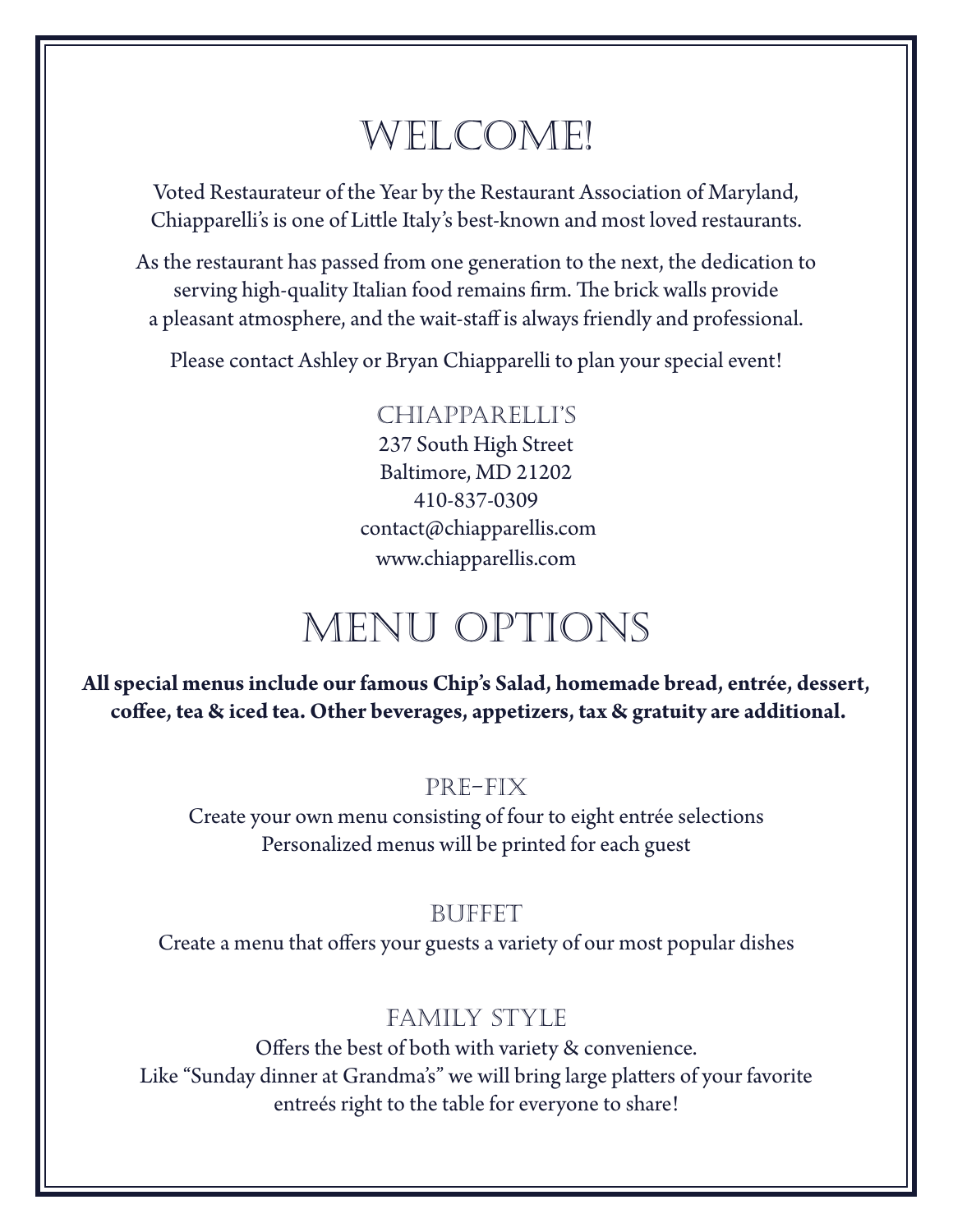### APPETIZERS

Served buffet style, as your guests arrive or seated as a first course. Please specify your preference.

> Sautéed Shrimp, Zesty Lemon, Butter & Garlic Sauce \$6 per person

Crispy Fried Calamari with Homemade Marinara Sauce \$5 per person

Sautéed Italian Sausage & Peppers with a Savory Marsala Wine Sauce \$5 per person

Antipasto Neapolitan with Extra Virgin Olive Oil & Balsamic Vinegar \$5 per person

Crispy Fried Arancine Rice Balls, Cheesy Fontina Center with Homemade Marinara Sauce \$4 per person

> Tomato Bruschetta with Toasted Homemade Crostini \$4 per person

Caprese Skewers (seasonal) Cherry Tomatoes, Fresh Mozzarella and Basil drizzled with EVOO & Balsamic Vinegar \$4 per person

Mini Meatballs Our Traditional Meatballs in a mini version topped with Whipped Ricotta \$5 per person

Fresh Vegetables & Italian Cheese with Dip \$40 per tray (serves 20)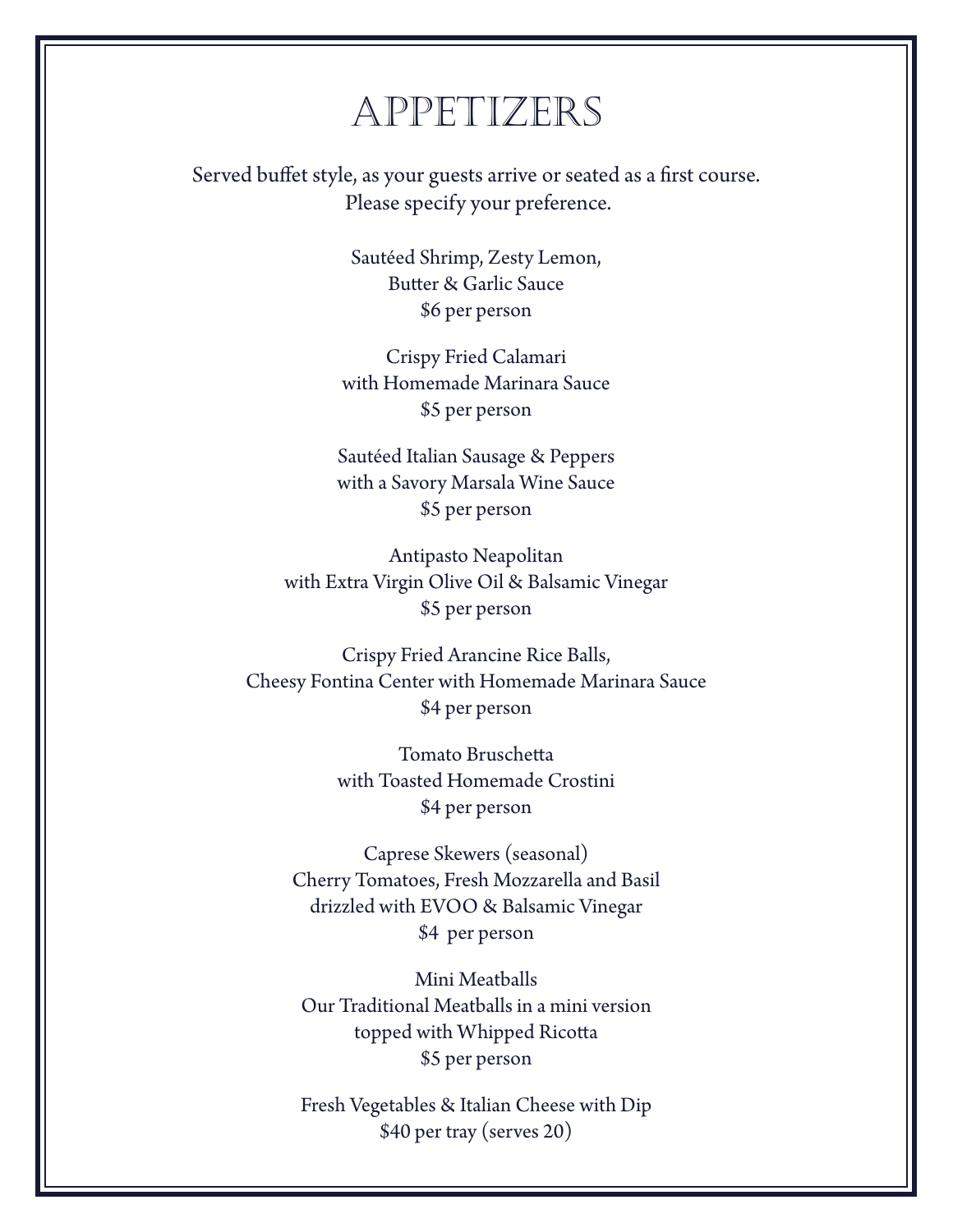# Family Style or Buffet Menus

Equal substitutions are permitted ~ see Pre-fix or Dinner Menu for entrée ideas (Example: pasta dish for pasta dish, chicken dish for chicken dish, etc...)

#### **Dinner Price/Lunch Price**

#### MENU A

Homemade Lasagna, Penne con Vodka, Choice of Homemade Meatballs, Sausage & Peppers or Fried Calamari 24 per person / 22 per person

#### MENU B

Baked Penne, Tortellini Alfredo, Chicken Parmigiana 26 per person / 24 per person

#### MENU C

Grandma's Ravioli, Eggplant Parmigiana, Veal Bryan 28 per person / 26 per person

#### MENU D

Homemade Lasagna, Penne con Vodka, Chicken Parmigiana, Veal Marsala 30 per person / 28 per person

#### MENU E

Baked Penne, Tortellini Alfredo, Chicken Marsala, Salmon & Veggies 33 per person / 31 per person

#### MENU F

Homemade Ravioli, Penne con Vodka, Veal Bryan, Shrimp Nicola 35 per person / 33 per person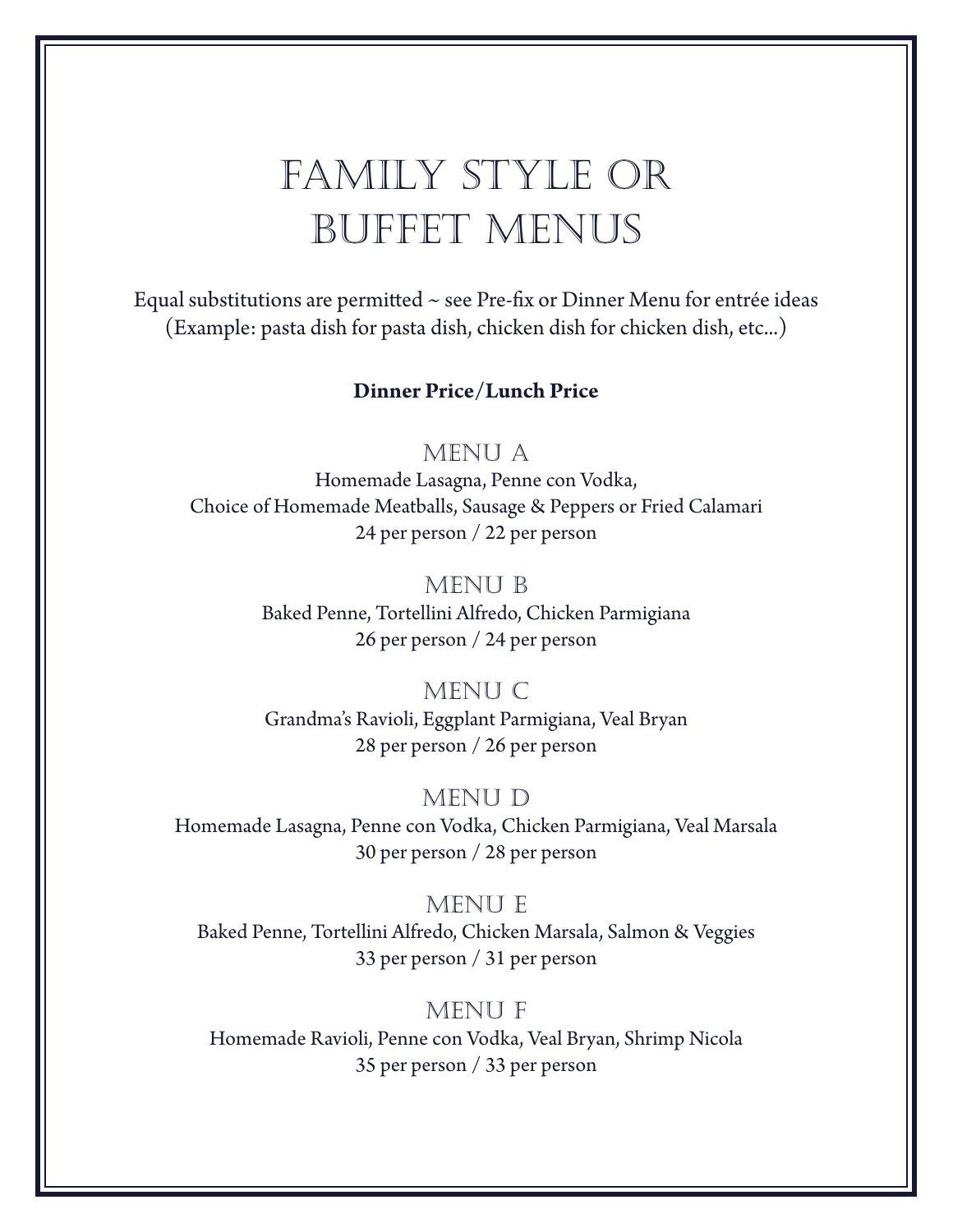# PRe-Fix EntrÉe Selections

Create your personalized menu by making 4-8 selections from the list below  $\sim$ Schools, churches & tour groups call for special pricing $\sim$ 

#### **Dinner Price/Lunch Price**

**Grandma's Ravioli 24 / 19** Ricotta cheese & spinach stuffed ravioli topped with homemade tomato sauce

**Homemade Lasagna 24 / 19** Layers of homemade pasta & Italian cheeses with your choice of sauce, baked to perfection

**Gnocchi Bolognese 24 / 19** Homemade ricotta dumplings tossed with Ms. Chip's traditional ragú of beef, pork & veal

**Eggplant Parmigian 24 / 19** Fresh breaded eggplant with provolone & fresh mozzarella diced prosciutto & provolone cheese homemade tomato sauce, served with spaghetti

**Penne con Vodka 25 / 20** Quill shaped pasta in a tomato, cream & vodka sauce with grilled chicken 26 / 23 or shrimp 30 / 24

**Besto Pesto 25 / 20** Penne pasta with basil & pine nut pesto with grilled chicken 26 / 23 or shrimp 30 / 24

**Tortellini Alfredo 25 / 20** Cheese filled pasta in a creamy Alfredo sauce with diced prosciutto & peas

**Chicken Parmigian 26 / 23** Breaded breast of chicken baked with tomato sauce and provolone cheese served with spaghetti

**Chicken marsala 26 / 23** Breast of chicken in a Marsala wine sauce with fresh sliced mushrooms

**Chicken Vincenzo 26 / 23** Breaded breast of chicken in a lemon, butter & Marsala wine sauce with diced prosciutto

**Chicken Alfredo 27 / 24** Fettuccini pasta in a creamy Alfredo sauce, topped with grilled chicken

**Chicken Louie 26 / 23** Grilled chicken breast, spinach, roasted red peppers & provolone, marinara sauce

**Veal Parmigian 30 / 25** Breaded veal cutlet baked with tomato sauce & provolone cheese, served with spaghetti

**Veal Saltimbocca 30 / 25** Tender veal in a Marsala wine sauce, topped with spinach,

**Veal Leo 30 / 25** Breaded veal cutlet, tomato, prosciutto, provolone & sautéed mushrooms in a tomato & Marsala wine sauce

**Salmon Tuscany 31 / 25** Grilled salmon served with sautéed veggies & white wine sauce

**Salmon Anna Maria 31 / 25** Grilled salmon & fresh spinach served over spaghetti tossed with a lemony basil cream sauce

**Shrimp Nicola 31 / 25** Sautéed in a zesty lemon, butter & white wine garlic sauce served over linguine

**Shrimp fra diavolo 31 / 25**  Simmered in a spicy homemade marinara sauce served over linguine

**Shrimp Primavera 31 / 25**  Shrimp, broccoli & mushrooms, served over fettuccine pasta and light tomato cream sauce

**Ribeye Pizzaiola 36 / 31** Grilled Ribeye, Marinara sauce with mushrooms & peppers